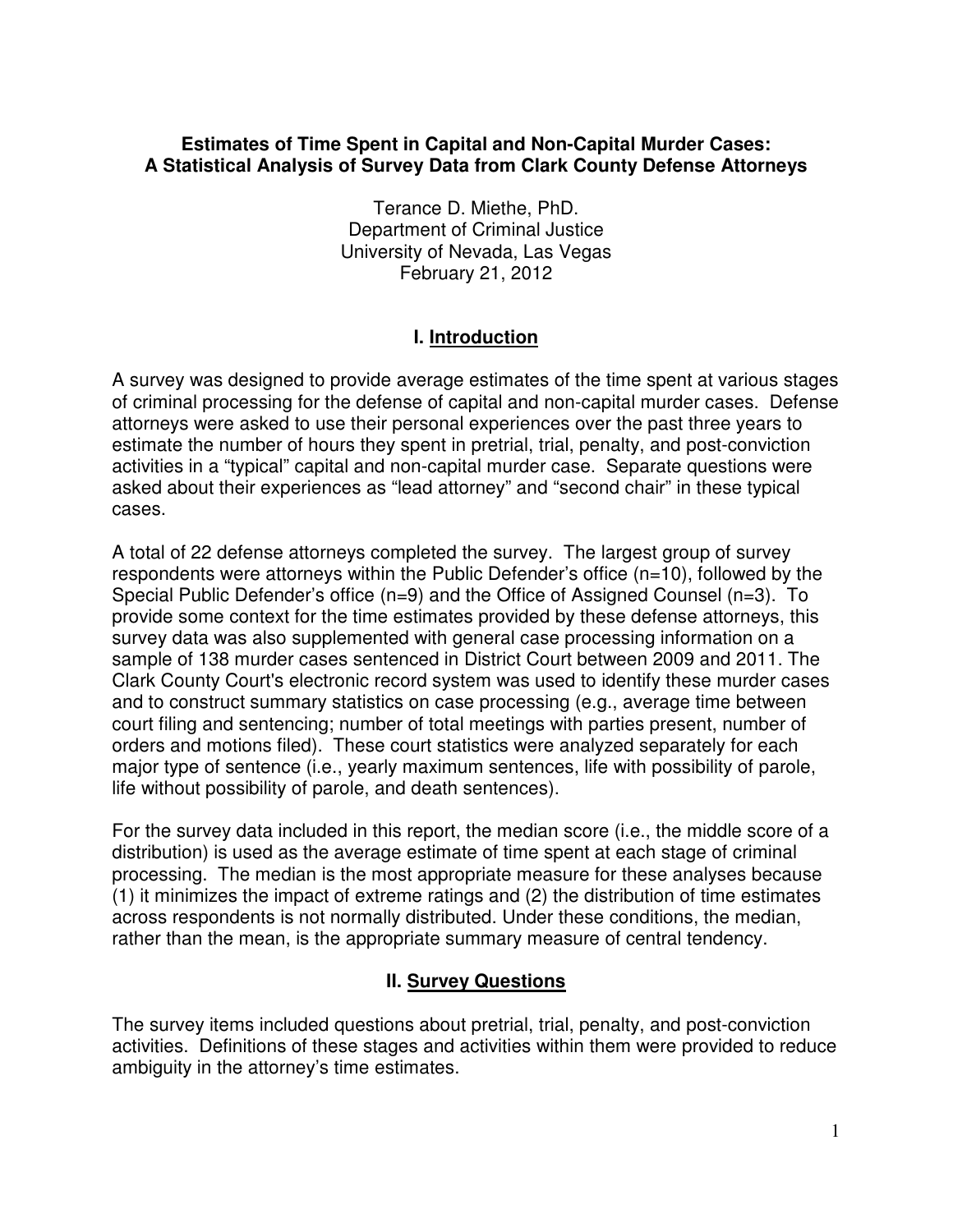Survey respondents were told that **pretrial phase activities** include "time spent up to jury selection including but not limited to consultation time with the client, witnesses, experts, etc; court time, document review and investigations." Hourly estimates were then elicited for their time spent as lead attorney and second chair attorney in all pretrial phase activities related to guilty and penalty in a "typical" capital murder case. Similar hourly estimates were elicited for a "typical" non-capital murder case.

**Trial phase activities** were defined as "activities from jury selection to verdict including participation in voir dire and trial." Questions were included to estimate both the number of days and hours per day for trial phase activities as the lead attorney and as second chair attorney.

**Penalty phase activities** were defined as "activities after verdict through sentencing including preparation and participation in penalty/sentencing hearings." Questions were included to estimate both the number of days and hours per day for penalty phase activities as the lead attorney and as second chair attorney.

**Post-conviction phase activities** were defined as "time spent on any guilt-related and penalty-related activities after sentencing including appeals." Questions were included to estimate both the number of days and hours per day for post-conviction phase activities as the lead attorney and as second chair attorney.

## **III. Results of Time Estimates in Typical Cases**

Median time estimates as lead attorney and second chair were computed for a "typical" capital and non-capital murder case for each stage of criminal processing. These comparisons of capital and non-capital cases were conducted for the entire sample and for specific groups (e.g., attorneys who have been lead attorney on 10 or more capital cases vs. attorneys with less experience in capital cases). The results of these comparisons are described below and summarized in Tables 1 and 2.

### **1. Pretrial Phase Activities:**

- The median time estimate as lead attorney for pretrial phase activities was **1,075 hours** in a typical capital murder case and **461 hours** in a typical non-capital murder case. This time differential as lead attorney was **614 hours** longer for pretrial activities in capital than non-capital cases (see Panel A of Table 1).
- The median time estimate as second chair attorney for pretrial phase activities was **685 hours** in a typical capital murder case and **351 hours** in a typical noncapital murder case. This time differential as second chair attorney was **334 hours** longer for pretrial activities in capital than non-capital cases (see Panel B of Table 1).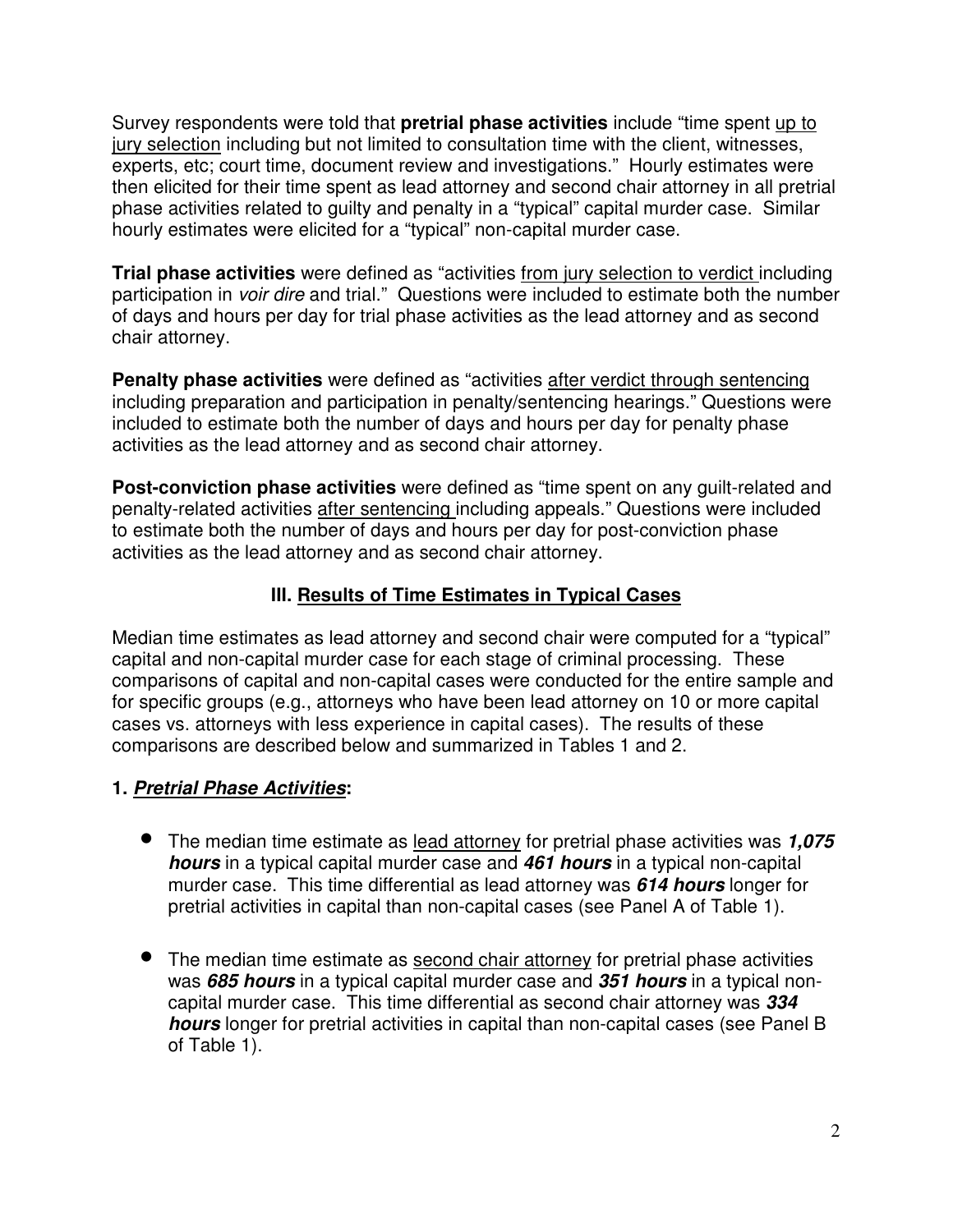- The median time estimates as lead attorney and second chair attorney for pretrial phase activities was **1,760 hours** in a typical capital murder case and **812 hours** in a typical non-capital murder case. This time differential as lead attorney and second chair attorney was **948 hours** longer for pretrial activities in capital than non-capital cases (see Panel C of Table 1).
- For both estimates as lead attorney and second chair attorney, penalty-related activities accounted for most of the time spent in the pretrial phase in capital cases. However, guilt-related activities were the primary source of time spent for both lead attorneys and second chair attorneys in the pretrial phase in noncapital cases.

## **2. Trial Phase Activities:**

- The median time estimate as lead attorney for trial phase activities was **<sup>168</sup> hours** in a typical capital murder case and **110 hours** in a typical non-capital murder case. This time differential as lead attorney was **58 hours** longer for trial activities in capital than non-capital cases (see Panel A of Table 1).
- The median time estimate as second chair attorney for trial phase activities was **180 hours** in a typical capital murder case and **110 hours** in a typical non-capital murder case. This time differential as second chair attorney was **70 hours** longer for trial activities in capital than non-capital cases (Panel B of Table 1).
- The median time estimates as lead attorney and second chair attorney for trial phase activities was **348 hours** in a typical capital murder case and **220 hours** in a typical non-capital murder case. This time differential as lead attorney and second chair attorney was **128 hours** longer for trial activities in capital than noncapital cases (see Panel C of Table 1).

### **3. Penalty Phase Activities:**

- The median time estimate as lead attorney for penalty phase activities was **<sup>56</sup> hours** in a typical capital murder case and **12 hours** in a non-capital murder case. This time differential as lead attorney was **44 hours** longer for penalty phase activities in capital than non-capital cases (see Panel A of Table 1).
- The median time estimate as second chair attorney for penalty phase activities was **58 hours** in a typical capital murder case and **12 hours** in a typical noncapital murder case. This time differential as second chair attorney was **46 hours** longer for penalty phase activities in capital than non-capital cases (see Panel B of Table 1).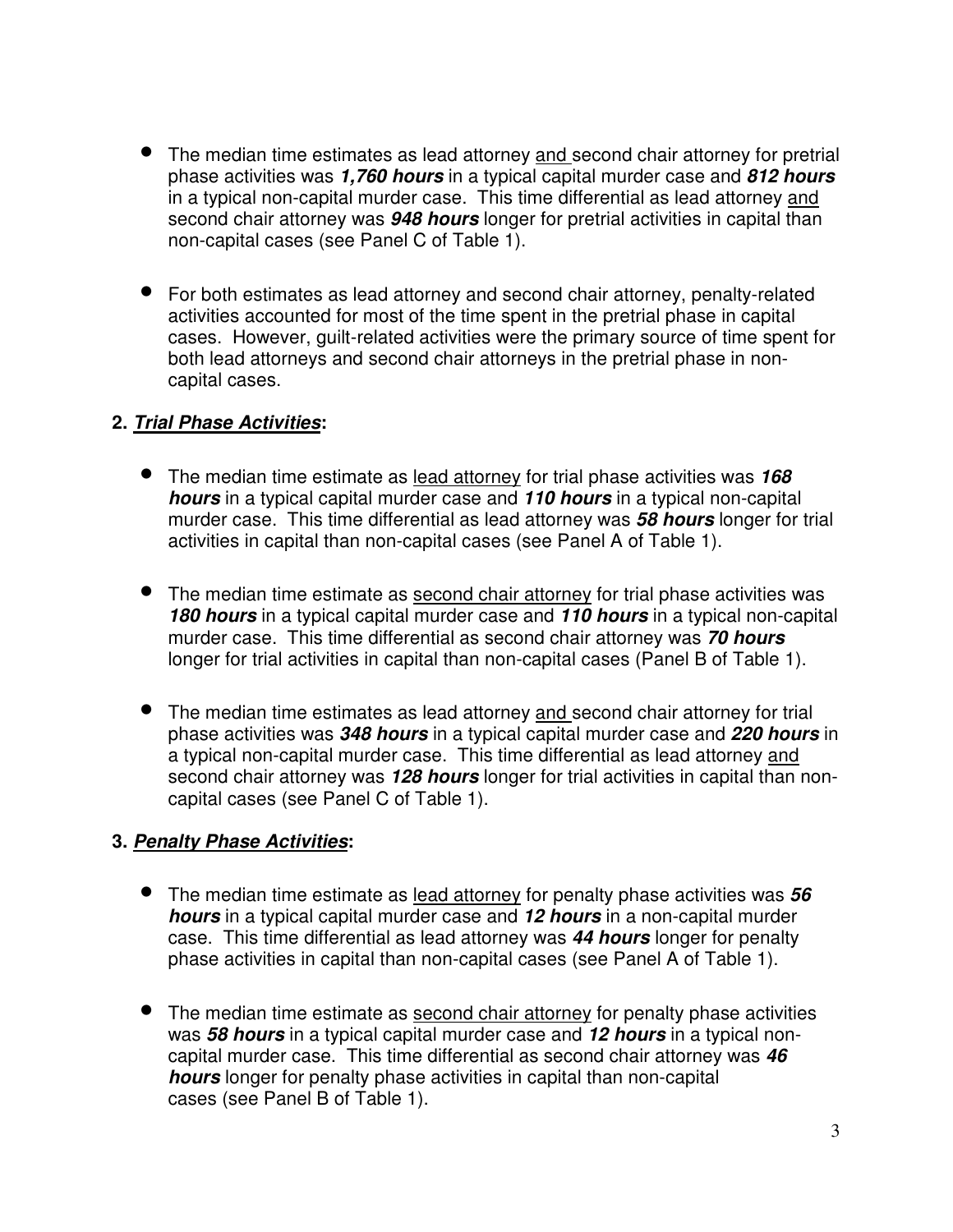• The median time estimates as lead attorney and second chair attorney for penalty phase activities was **114 hours** in a typical capital murder case and **24 hours** in a typical non-capital murder case. This time differential as lead attorney and second chair attorney was **90 hours** longer for penalty phase activities in capital than non-capital cases (see Panel C of Table 1).

 $\overline{\phantom{a}}$ 

| Table 1: Median Time Estimates (in hours) as Lead Attorney and<br><b>Second Chair Attorney by Type of Murder Case</b> |                      |                          |                   |  |  |  |
|-----------------------------------------------------------------------------------------------------------------------|----------------------|--------------------------|-------------------|--|--|--|
| A. Lead Attorney Estimates:                                                                                           |                      |                          |                   |  |  |  |
| <b>Stage</b>                                                                                                          | <b>Capital Cases</b> | <b>Non-Capital Cases</b> | <b>Difference</b> |  |  |  |
| <b>Pretrial</b>                                                                                                       | 1,075                | 461                      | $+614$            |  |  |  |
| <b>Trial</b>                                                                                                          | 168                  | 110                      | $+58$             |  |  |  |
| <b>Penalty</b>                                                                                                        | 56                   | 12                       | $+44$             |  |  |  |
| <b>Post-Conviction</b>                                                                                                | 48                   | 18                       | $+30$             |  |  |  |
| <b>TOTAL:</b>                                                                                                         | <b>1,347 hours</b>   | 601 hours                | +746 hours        |  |  |  |
|                                                                                                                       |                      |                          |                   |  |  |  |
| <b>B. Second Chair Attorney Estimates:</b>                                                                            |                      |                          |                   |  |  |  |
| <b>Stage</b>                                                                                                          | <b>Capital Cases</b> | <b>Non-Capital Cases</b> | <b>Difference</b> |  |  |  |
| <b>Pretrial</b>                                                                                                       | 685                  | 351                      | $+334$            |  |  |  |
| <b>Trial</b>                                                                                                          | 180                  | 110                      | $+70$             |  |  |  |
| <b>Penalty</b>                                                                                                        | 58                   | 12                       | $+46$             |  |  |  |
| <b>Post-Conviction</b>                                                                                                | 28                   | 13                       | $+15$             |  |  |  |
| <b>TOTAL:</b>                                                                                                         | 951 hours            | 486 hours                | + 465 hours       |  |  |  |
| C. Both Lead Attorney and Second Chair Attorney Estimates Combined:                                                   |                      |                          |                   |  |  |  |
| <b>Stage</b>                                                                                                          | <b>Capital Cases</b> | <b>Non-Capital Cases</b> | <b>Difference</b> |  |  |  |
| <b>Pretrial</b>                                                                                                       | 1,760                | 812                      | $+948$            |  |  |  |
| <b>Trial</b>                                                                                                          | 348                  | 220                      | $+128$            |  |  |  |
| <b>Penalty</b>                                                                                                        | 114                  | 24                       | $+90$             |  |  |  |
| <b>Post-Conviction</b>                                                                                                | 76                   | 31                       | $+45$             |  |  |  |
| TOTAL:                                                                                                                | <b>2,298 hours</b>   | <b>1,087 hours</b>       | + 1,211 hours     |  |  |  |

 $\overline{\phantom{a}}$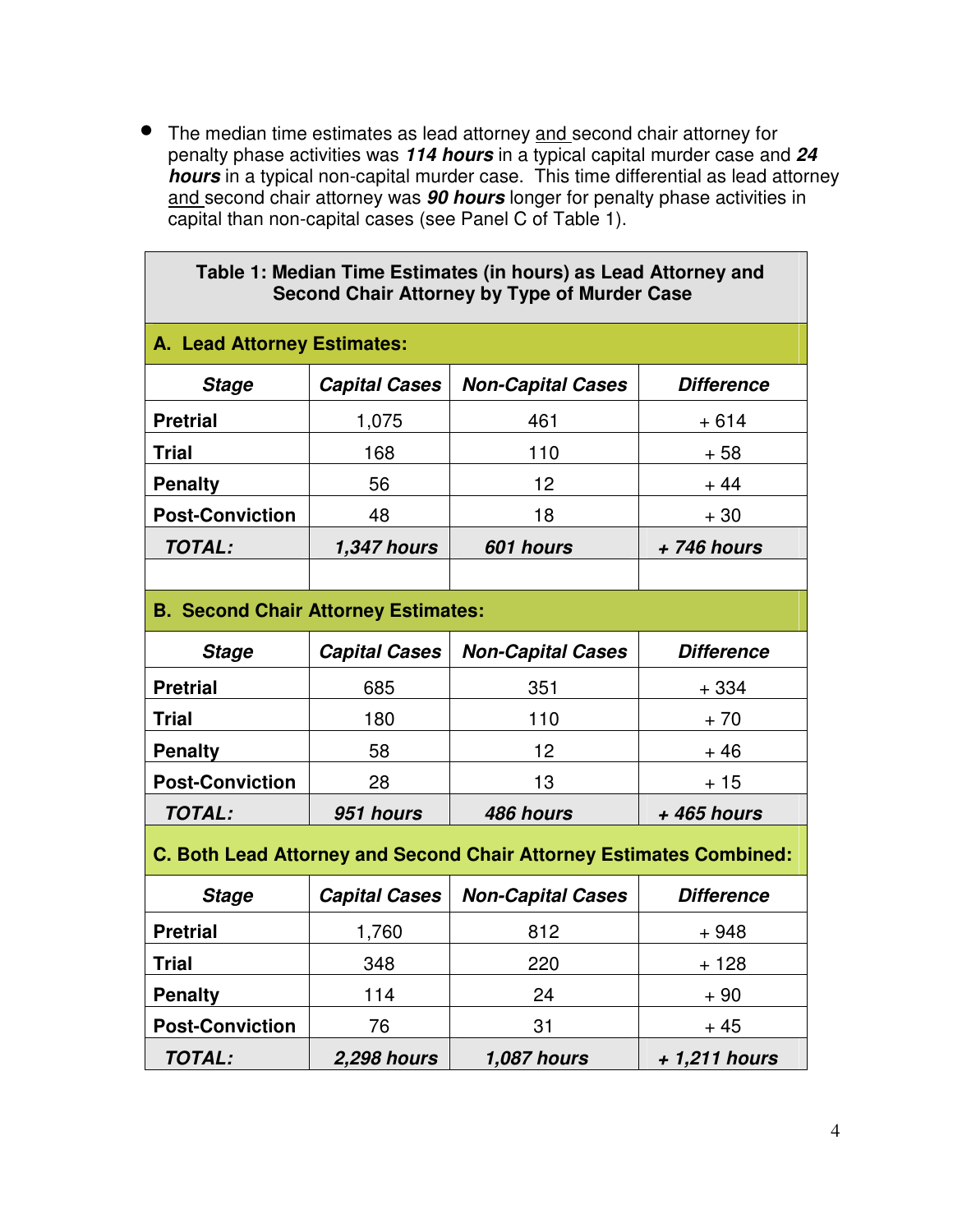## **4. Post-Conviction Phase Activities:**

- The median time estimate as lead attorney for post-conviction phase activities was **48 hours** in a typical capital murder case and **18 hours** in a typical noncapital murder case. This time differential as lead attorney was **30 hours** longer for post-conviction phase activities in capital than non-capital cases (see Panel A of Table 1).
- The median time estimate as second chair attorney for post-conviction phase activities was **28 hours** in a typical capital murder case and **13 hours** in a typical non-capital murder case. This time differential as second chair attorney was **15 hours** longer for post-conviction phase activities in capital than non-capital cases (see Panel B of Table 1).
- The median time estimates as lead attorney and second chair attorney for postconviction phase activities was **76 hours** in a typical capital murder case and **31 hours** in a typical non-capital murder case. This time differential as lead attorney and second chair attorney was **45 hours** longer for post-conviction activities in capital than non-capital cases (see Panel C of Table 1).

## **5. Overall Time Estimates Across All Stages:**

- The median time estimate as lead attorney across all stages of criminal processing was **1,347 hours** in a typical capital murder case and **601 hours** in a typical non-capital murder case. This overall time differential as lead attorney was **746 hours** longer in capital than non-capital cases (see Panel A of Table 1).
- The median time estimate as second chair attorney across all stages of criminal processing was **951 hours** in a typical capital murder case and **486 hours** in a typical non-capital murder case. This overall time differential as second chair attorney was **465 hours** longer in capital than non-capital cases (see Panel B of Table 1).
- The median time estimates as lead attorney and second chair attorney across all stages of criminal processing was **2,298 hours** in a typical capital murder case and **1,087 hours** in a typical non-capital murder case. This overall time differential as lead attorney and second chair attorney was **1,211 hours** longer in capital than non-capital cases (see Panel C of Table 1).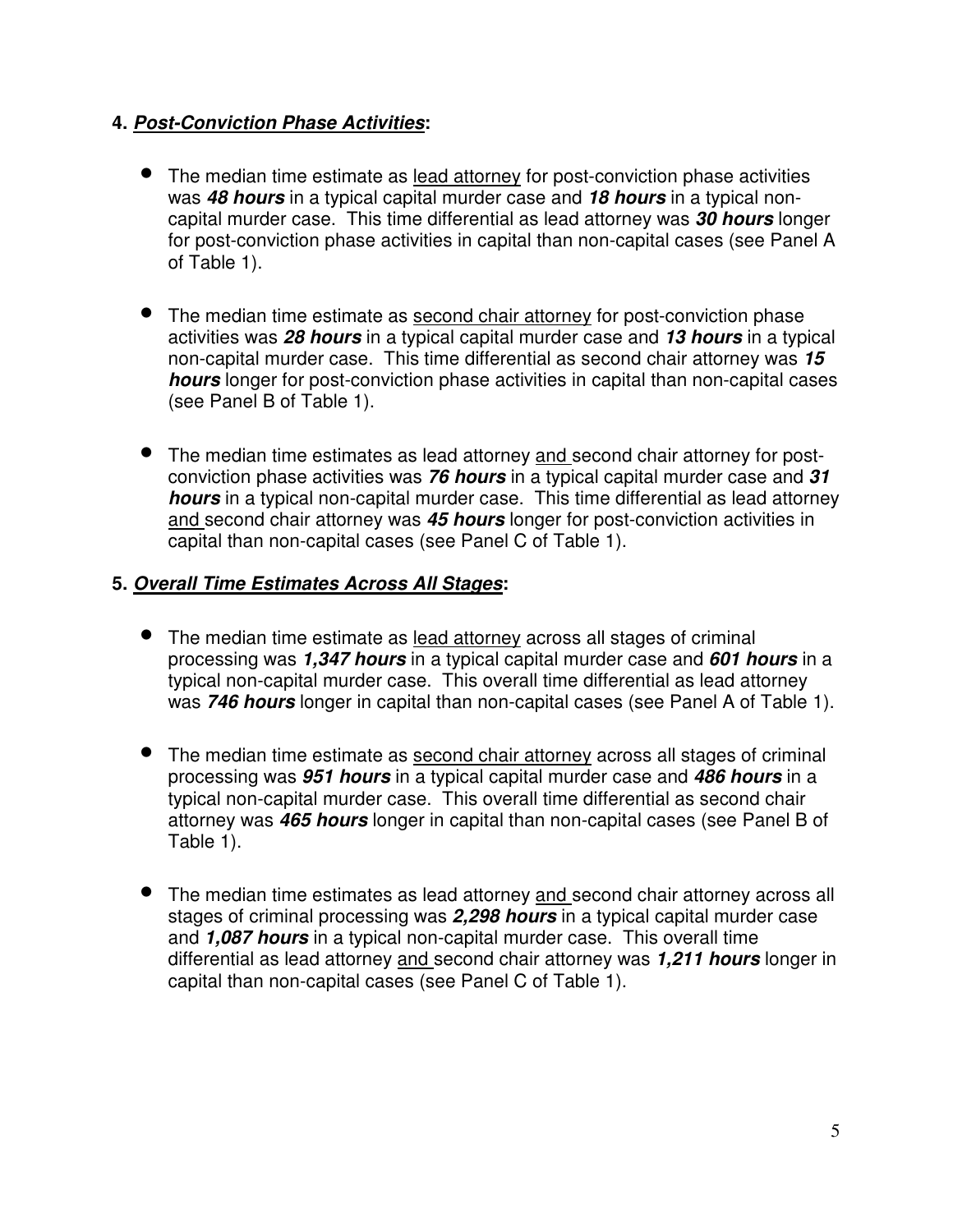# **6. Average Time Estimates by Attorney's Legal Experience in Capital Cases:**

- Capital murder cases were estimated to be more time intensive than non-capital murder cases at each stage of criminal processing for both attorneys who have been lead counsel in 10 or more capital cases and those attorneys with less experience in capital cases (see Table 2).
- For defense attorneys with the greater legal experience in capital cases, the average estimated time spent as lead attorney in pretrial activities was **340 hours** longer than the time estimate for lead attorneys in non-capital murder cases. For defense attorneys with less experience, this average time differential in pretrial activities by type of murder case was **659 hours** longer in capital murders. Regardless of their level of legal experience as lead attorney, the average time estimates for trial and penalty phase activities were between **36 and 63 hours** longer for capital cases (see Table 2).

| Table 2: Median Time Estimates (in hours) as Lead Attorney<br>by Legal Experience |                         |                                    |                   |  |  |  |
|-----------------------------------------------------------------------------------|-------------------------|------------------------------------|-------------------|--|--|--|
| <b>Stage</b>                                                                      | <b>Capital</b><br>Cases | <b>Non-Capital</b><br><b>Cases</b> | <b>Difference</b> |  |  |  |
| <b>Pretrial:</b>                                                                  |                         |                                    |                   |  |  |  |
| <b>More Experience</b>                                                            | 650                     | 310                                | $+340$            |  |  |  |
| <b>Less Experience</b>                                                            | 1,125                   | 466                                | + 659             |  |  |  |
| Trial:                                                                            |                         |                                    |                   |  |  |  |
| <b>More Experience</b>                                                            | 168                     | 126                                | $+42$             |  |  |  |
| <b>Less Experience</b>                                                            | 138                     | 96                                 | $+42$             |  |  |  |
| <b>Penalty:</b>                                                                   |                         |                                    |                   |  |  |  |
| <b>More Experience</b>                                                            | 84                      | 21                                 | $+63$             |  |  |  |
| <b>Less Experience</b>                                                            | 48                      | 12 <sup>2</sup>                    | + 36              |  |  |  |
|                                                                                   |                         |                                    |                   |  |  |  |

# **IV. Deriving Cost Projections from Time Estimates**

It is possible to generate relative cost projections for defense activities in capital and non-capital murder cases by (1) assigning hourly wage estimates for defense attorneys' time estimates, (2) using the median time estimates from defense attorneys as our best estimate of hourly workload in these cases, and (3) multiplying the product of these two estimates by the number of capital cases currently pending in Clark County.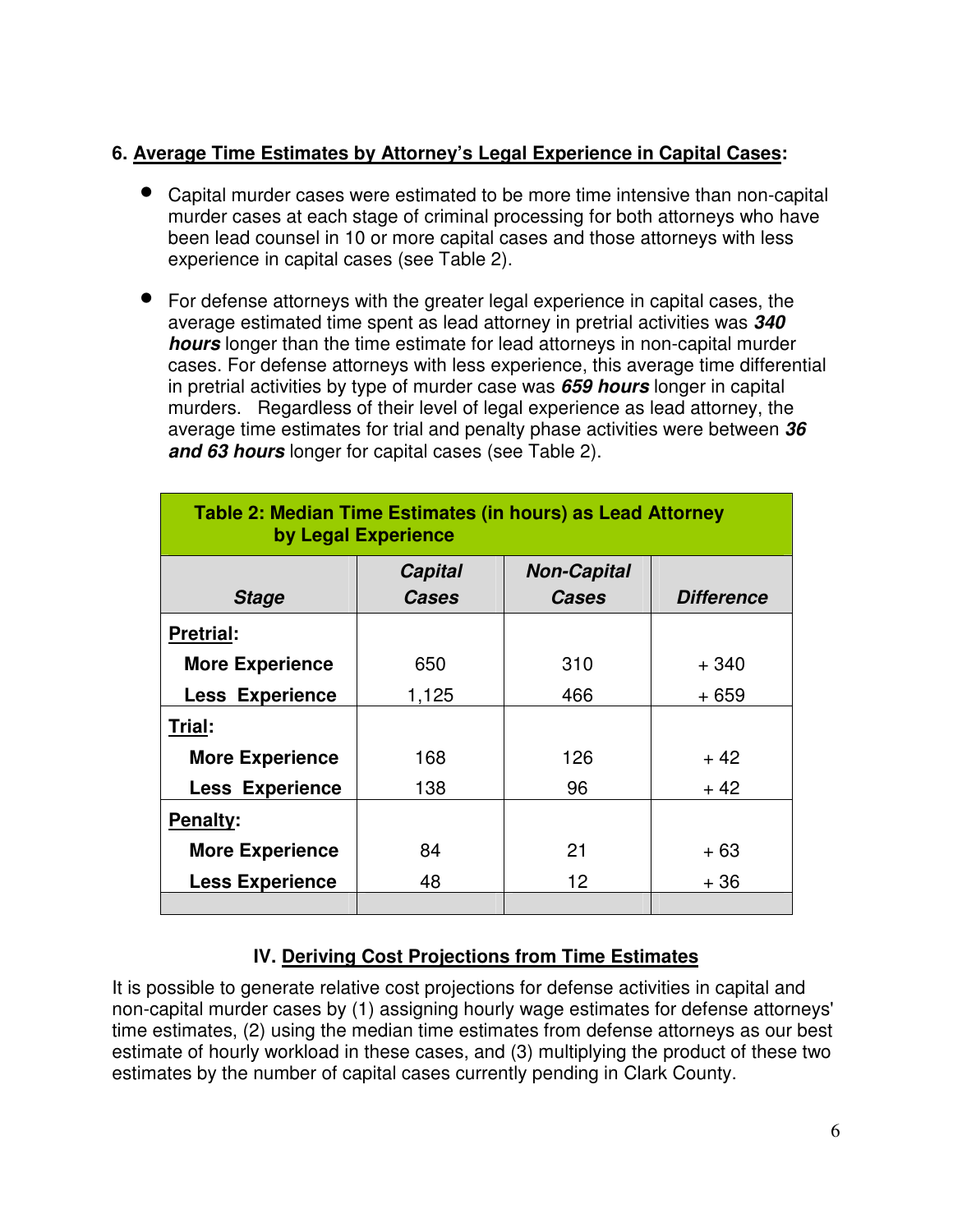The following information is used to provide a preliminary estimate of the relative financial costs for the defense of capital cases beyond the costs incurred if they were prosecuted as non-capital cases:

- 1. Estimated average time spent as lead attorney across all stages of criminal processing in a typical capital murder case (**1,347 hours**) and a typical non-capital murder case (**601 hours**).
- 2. Estimated average time differentials as second chair attorney across all stages of criminal processing in a typical capital murder case (**951 hours**). Second chair attorneys are not required in non- capital murder case.
- 3. Estimated cost of \$100 per hour for a public defender attorney and \$125 per hour for a private defense attorney through the Office of Appointed Counsel.
- 4. The number of pending capital cases currently in Clark County (n=80). 45 of these 80 pending cases are represented by public defenders (through the Clark County Public Defender's Office and Special Public Defenders). 35 of these 80 pending cases are represented by defense attorneys assigned by the Clark County Office of Appointed Counsel.

Based on these specifications, the estimated cost differentials for defense counsel in capital and non-capital cases are summarized in Table 3.

These estimated cost differentials suggest that between **\$170,000 and \$212,000 per case** is spent for the defense of a capital murder case beyond the costs that would have incurred if the case were prosecuted as a non-capital murder (see Rows E and F of Table 3). When these estimates of the cost differential per case are applied to the 80 capital cases currently pending in Clark County, the overall cost saving differential for defense counsel would be about **\$15 million** if these cases were prosecuted as noncapital murders (see last row of Table 3).

It is important to note that this statistical extrapolation does not cover the full array of time spent in capital cases by other court officials (e.g. judges, prosecutors, jurors), staff and administrative personnel, mitigation specialists, investigators, and expert witnesses. It also does not take into account the additional costs of capital litigation that are associated with state/federal appeals and the extra costs of imprisonment of deatheligible inmates pending trial and sentencing. The possible benefits of capital punishment are also not factored into this extrapolation (e.g., the retributive value of capital punishment, its potential deterrent effect on other murders, and the value of "notice of intent" filings for capital charges in reducing trial costs by encouraging guilty pleas for life sentences). Given these major omissions in the present analysis, a more comprehensive study is required for estimating the overall costs and benefits of capital litigation in this jurisdiction across all groups involved in the criminal processing and adjudication of these cases.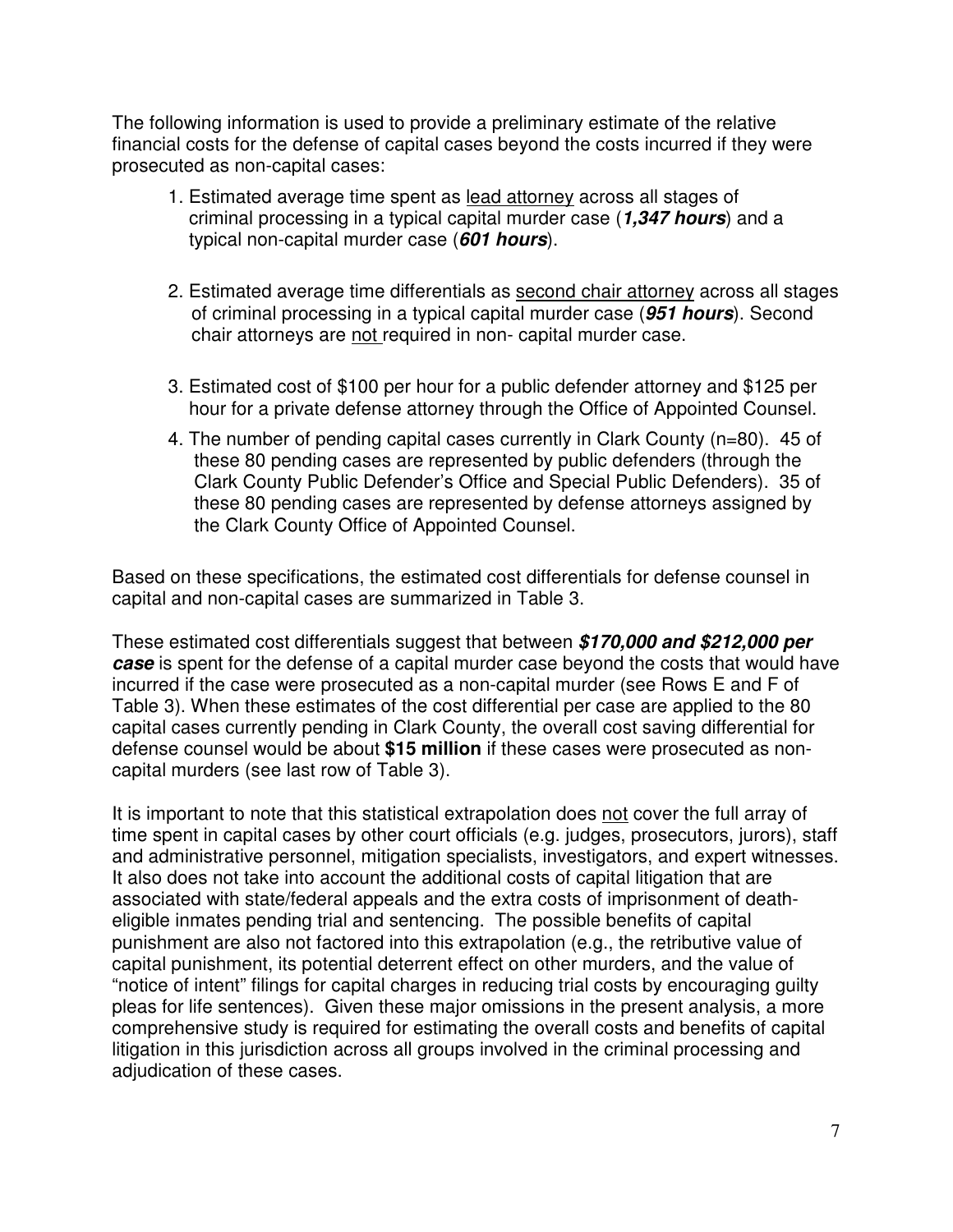**Table 3: Estimated Costs for Defense Attorneys in Capital and Non-Capital Murder Cases (per case and projected cost savings for pending cases)** 

**1. Defense Attorney Costs Per Case:** 

## **A. Defense Attorney (Public Defender):**

**Capital Murder Case** [Formula = Hours as Lead + Hours as  $2^{nd}$  Chair) x \$100 per hr] = (1,347 + 951) x \$100 = **\$229,800 per capital case.** 

**B. Private Defense Attorney (Office of Assigned Counsel):** 

**Capital Murder Case** [Formula = Hours as Lead + Hours as  $2^{nd}$  Chair) x \$125 per hr] = (1,347 + 951) x \$125 = **\$287,250 per capital case.**

**C. Defense Attorney (Public Defender): Non-Capital Murder Case** [Formula = Hours as Lead Attorney) x \$100 per hr.] = (601) x \$100 = **\$60,100 per non-capital case.** 

**D. Private Defense Attorney (Office of Assigned Counsel): Non-Capital Murder Case** [Formula = Hours as Lead Attorney) x \$125 per hr.] = (601) x \$125 = **\$75,125 per non-capital case.**

# **2. Difference in Costs Per Capital and Non-Capital Case:**

[Formula = costs per capital case - costs per noncapital case]

**E. Public Defenders as Defense Attorney:** 

 **Difference Per Case** [Row A - Row C] **=** \$229,800 - \$60,100 = **\$169,700 per case.** 

### **F. Private Assigned Counsel as Defense Attorney:**

 **Difference Per Case** [Row B - Row D] **=** \$287,250 - \$75,125 = **\$212,125 per case.**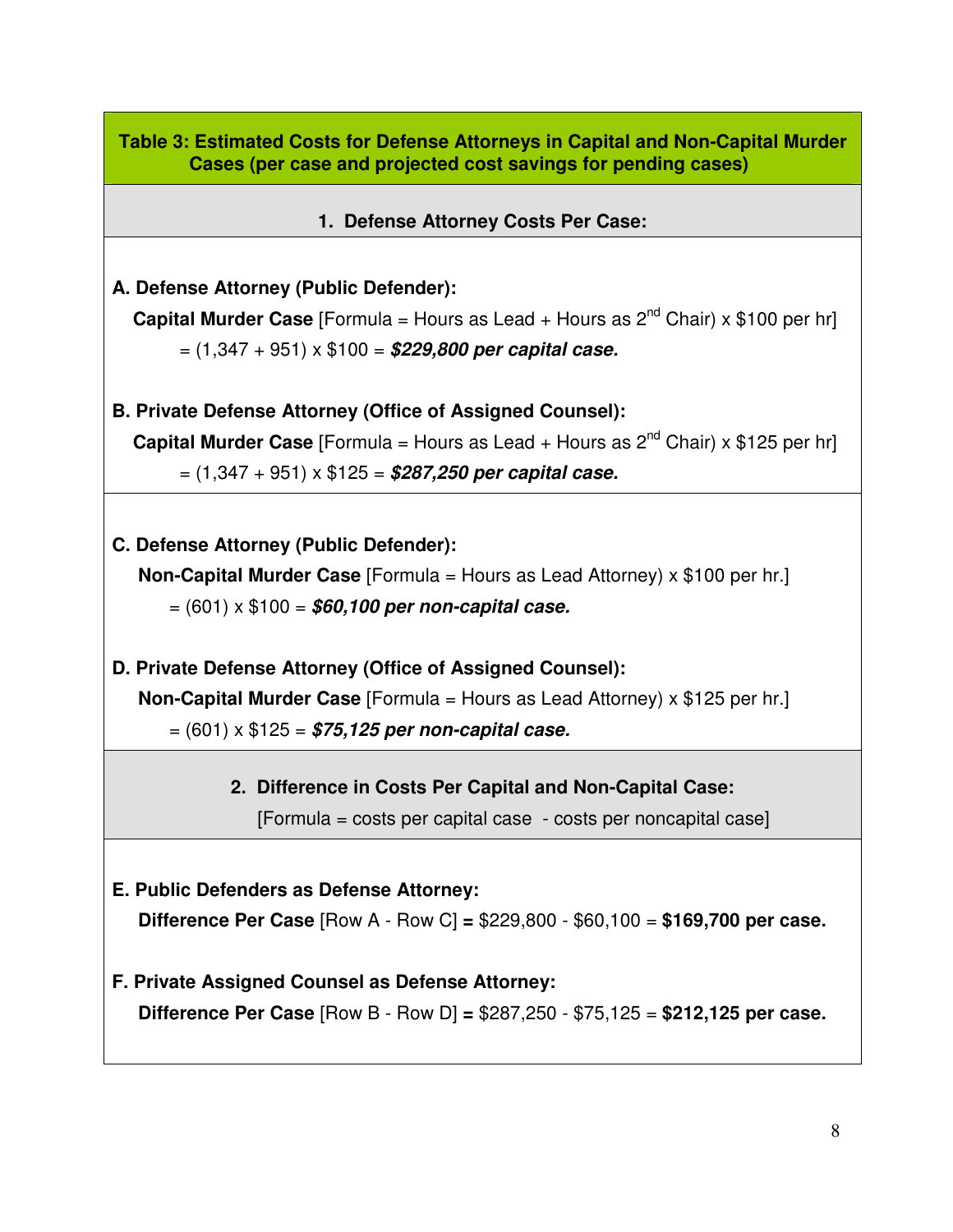**3. Projected Cost Differential for Defense Counsel in All Pending Capital Cases** 

**Cost Saving Differential for Defense Attorneys if all Pending Capital Cases in Clark County were Prosecuted as Non-Capital Cases**:

[Formula: **Row E** x (N cases pending) + **Row F** x (N cases pending)]

= [\$169,700 x 45] + [\$212,125 x 35] = \$7,636,500 + \$7,424,375 **= \$15,060,875** 

# **V. Profile of Court Processing in Murder Cases in Clark County (2009-2011)**

To provide some context for understanding these estimates of time spent in capital and non-capital litigation, a supplemental analysis of court processing data was conducted. This supplemental involved 138 murder cases that lead to convictions and sentencing between 2009 and 2011. Average estimates of court processing time (from initial filing dates to sentencing) and the number of court hearings/meetings, order, and motions were recorded. These court processing outcomes were then compared for cases in which the pronounced sentence involved the following penalties: (1) a maximum years of imprisonment excluding life and death sentences (N=68 cases), (2) life sentences with the possibility of parole ( $n= 44$  cases), (3) life without the possibility of parole ( $n=$ 21), and (4) death sentences ( $n=5$  cases). The results of these analyses are summarized in Table 4.

As shown in Table 4, murder cases that ultimately result in a death sentence involve far more court-related activities than murder cases that lead to a life sentence or a maximum sentence of less than life or death. In particular, all death penalty convictions occurred from trials (versus < 50% were trial convictions in non-death sentence cases). The average death penalty case took about 3 years (1,107 days) between the initial filing of these charges by the prosecution and sentencing, whereas this court processing time was substantially lower in all murder cases that did not result in a death sentence (see Table 4, Line 2). The average number of separate court appearances, orders filed, and motions was also considerably greater in murder cases resulting in a death sentence than other penalties.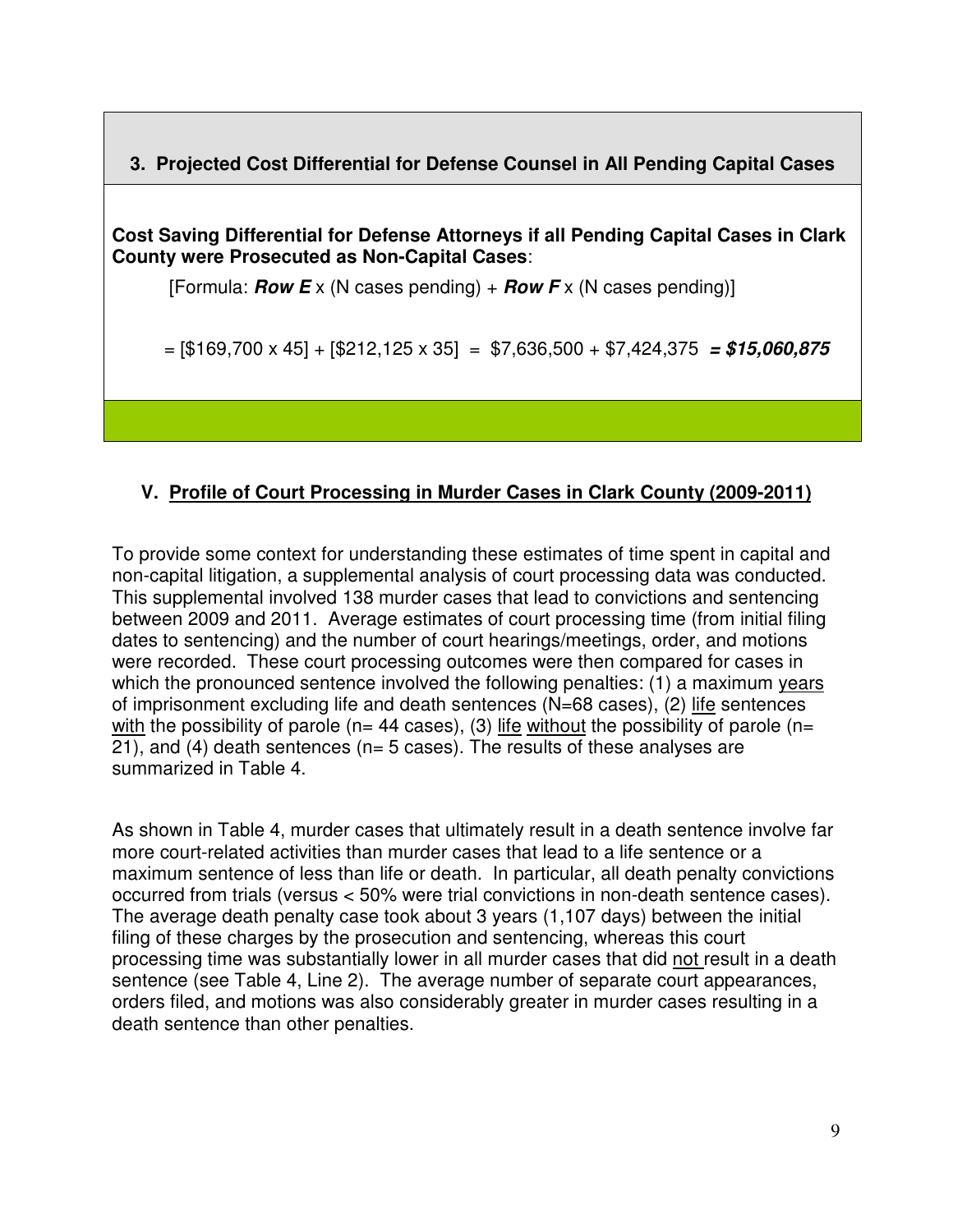| <b>Case Outcome</b>                                        | Years*   | <b>Life With</b> | Life W/O | <b>Death</b> | All<br>Cases |
|------------------------------------------------------------|----------|------------------|----------|--------------|--------------|
| % Convicted by Trial<br>versus Guilty Plea:                | 5.9%     | 22.7%            | 47.6%    | 100 %        | 21.0%        |
| # of Days between Initial<br><b>Filing and Sentencing:</b> | 387 days | 732 days         | 887 days | 1,107 days   | 599 days     |
| # of Separate Court<br><b>Appearances/Meetings:</b>        | 9.3      | 20.9             | 27.9     | 35.2         | 16.8         |
| # of Separate Orders<br><b>Filed to the Court:</b>         | 3.6      | 10.1             | 12.6     | <b>20.0</b>  | 7.6          |
| # of Separate Motion<br><b>Filed to the Court:</b>         | 5.4      | 16.6             | 24.4     | 30.0         | 12.8         |
| Total # of Cases with<br>this Sentence:                    | 68       | 44               | 21       | 5            | 138          |

 **Note: \* Years include any sentence in which a specific maximum number of years of imprisonment was pronounced (excluding life and death sentences).** 

These average statistics from the Clark County Court's public record system provide some basis for gaining a preliminary understanding of the time and cost differentials between capital and non-capital cases that were found in the survey of defense attorneys. A more complete analysis of the reasons for these cost differentials, however, requires a more comprehensive study of capital and non-capital cases.

# **VI. Disposition of "Notice of Intent" Cases in Clark County (2009-2011)**

A final summary of murder case processing derived from the Clark County Court's public record system involves the final disposition of cases in which a "Notice of Intent to Seek the Death Penalty" was filed by the prosecutor's office. In this sample of 138 murder cases, a "notice of intent" was filed in 35 cases. The final disposition of these 35 cases is summarized in Table 5.